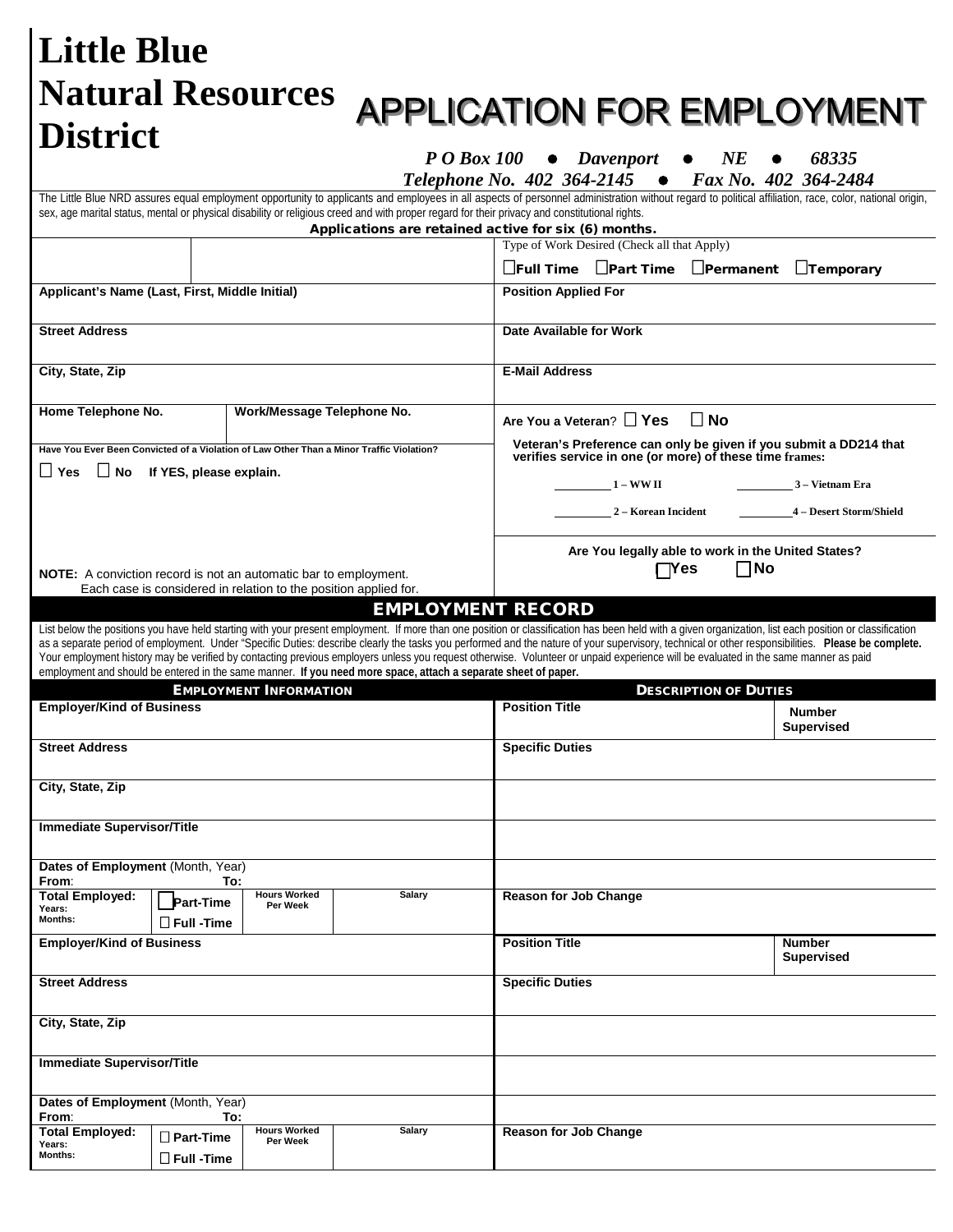| <b>EMPLOYMENT INFORMATION</b>                                                                                                                                                                                                                                                                                                                                                                                                                                                                                                                                                                                                                                                                                                                                                                                                                                           |                                |  |                                 |     |    | <b>DESCRIPTION OF DUTIES</b> |                                                                     |                                                                                                                                                                                     |                                 |              |                     |              |                                                             |               |                           |                                                    |                                              |  |  |  |
|-------------------------------------------------------------------------------------------------------------------------------------------------------------------------------------------------------------------------------------------------------------------------------------------------------------------------------------------------------------------------------------------------------------------------------------------------------------------------------------------------------------------------------------------------------------------------------------------------------------------------------------------------------------------------------------------------------------------------------------------------------------------------------------------------------------------------------------------------------------------------|--------------------------------|--|---------------------------------|-----|----|------------------------------|---------------------------------------------------------------------|-------------------------------------------------------------------------------------------------------------------------------------------------------------------------------------|---------------------------------|--------------|---------------------|--------------|-------------------------------------------------------------|---------------|---------------------------|----------------------------------------------------|----------------------------------------------|--|--|--|
| <b>Employer/Kind of Business</b>                                                                                                                                                                                                                                                                                                                                                                                                                                                                                                                                                                                                                                                                                                                                                                                                                                        |                                |  |                                 |     |    |                              | <b>Position Title</b><br><b>Number</b><br><b>Supervised</b>         |                                                                                                                                                                                     |                                 |              |                     |              |                                                             |               |                           |                                                    |                                              |  |  |  |
| <b>Street Address</b>                                                                                                                                                                                                                                                                                                                                                                                                                                                                                                                                                                                                                                                                                                                                                                                                                                                   |                                |  |                                 |     |    |                              | <b>Specific Duties</b>                                              |                                                                                                                                                                                     |                                 |              |                     |              |                                                             |               |                           |                                                    |                                              |  |  |  |
| City, State, Zip                                                                                                                                                                                                                                                                                                                                                                                                                                                                                                                                                                                                                                                                                                                                                                                                                                                        |                                |  |                                 |     |    |                              |                                                                     |                                                                                                                                                                                     |                                 |              |                     |              |                                                             |               |                           |                                                    |                                              |  |  |  |
| <b>Immediate Supervisor/Title</b>                                                                                                                                                                                                                                                                                                                                                                                                                                                                                                                                                                                                                                                                                                                                                                                                                                       |                                |  |                                 |     |    |                              |                                                                     |                                                                                                                                                                                     |                                 |              |                     |              |                                                             |               |                           |                                                    |                                              |  |  |  |
| Dates of Employment (Month, Year)<br>From:<br>To:                                                                                                                                                                                                                                                                                                                                                                                                                                                                                                                                                                                                                                                                                                                                                                                                                       |                                |  |                                 |     |    |                              |                                                                     |                                                                                                                                                                                     |                                 |              |                     |              |                                                             |               |                           |                                                    |                                              |  |  |  |
| <b>Hours Worked</b><br><b>Total Employed:</b><br>$\square$ Part-Time<br>Per Week<br>Years:                                                                                                                                                                                                                                                                                                                                                                                                                                                                                                                                                                                                                                                                                                                                                                              |                                |  |                                 |     |    | <b>Salary</b>                |                                                                     |                                                                                                                                                                                     | <b>Reason for Job Change</b>    |              |                     |              |                                                             |               |                           |                                                    |                                              |  |  |  |
| Months:<br>$\Box$ Full -Time<br><b>Employer/Kind of Business</b>                                                                                                                                                                                                                                                                                                                                                                                                                                                                                                                                                                                                                                                                                                                                                                                                        |                                |  |                                 |     |    |                              |                                                                     | <b>Position Title</b><br><b>Number</b>                                                                                                                                              |                                 |              |                     |              |                                                             |               |                           |                                                    |                                              |  |  |  |
| <b>Street Address</b>                                                                                                                                                                                                                                                                                                                                                                                                                                                                                                                                                                                                                                                                                                                                                                                                                                                   |                                |  |                                 |     |    |                              |                                                                     | <b>Supervised</b><br><b>Specific Duties</b>                                                                                                                                         |                                 |              |                     |              |                                                             |               |                           |                                                    |                                              |  |  |  |
| City, State, Zip                                                                                                                                                                                                                                                                                                                                                                                                                                                                                                                                                                                                                                                                                                                                                                                                                                                        |                                |  |                                 |     |    |                              |                                                                     |                                                                                                                                                                                     |                                 |              |                     |              |                                                             |               |                           |                                                    |                                              |  |  |  |
| <b>Immediate Supervisor/Title</b>                                                                                                                                                                                                                                                                                                                                                                                                                                                                                                                                                                                                                                                                                                                                                                                                                                       |                                |  |                                 |     |    |                              |                                                                     |                                                                                                                                                                                     |                                 |              |                     |              |                                                             |               |                           |                                                    |                                              |  |  |  |
| Dates of Employment (Month, Year)<br>From:                                                                                                                                                                                                                                                                                                                                                                                                                                                                                                                                                                                                                                                                                                                                                                                                                              | To:                            |  |                                 |     |    |                              |                                                                     |                                                                                                                                                                                     |                                 |              |                     |              |                                                             |               |                           |                                                    |                                              |  |  |  |
| <b>Total Employed:</b><br>Years:                                                                                                                                                                                                                                                                                                                                                                                                                                                                                                                                                                                                                                                                                                                                                                                                                                        | $\square$ Part-Time            |  | <b>Hours Worked</b><br>Per Week |     |    | <b>Salary</b>                |                                                                     |                                                                                                                                                                                     | <b>Reason for Job Change</b>    |              |                     |              |                                                             |               |                           |                                                    |                                              |  |  |  |
| Months:                                                                                                                                                                                                                                                                                                                                                                                                                                                                                                                                                                                                                                                                                                                                                                                                                                                                 | $\Box$ Full -Time              |  |                                 |     |    |                              |                                                                     |                                                                                                                                                                                     |                                 |              |                     |              |                                                             |               |                           |                                                    |                                              |  |  |  |
| <b>EDUCATION/SKILLS RECORD</b>                                                                                                                                                                                                                                                                                                                                                                                                                                                                                                                                                                                                                                                                                                                                                                                                                                          |                                |  |                                 |     |    |                              |                                                                     |                                                                                                                                                                                     |                                 |              |                     |              |                                                             |               |                           |                                                    |                                              |  |  |  |
|                                                                                                                                                                                                                                                                                                                                                                                                                                                                                                                                                                                                                                                                                                                                                                                                                                                                         |                                |  |                                 |     |    |                              |                                                                     | Give your complete educational history. Transcripts of post high school coursework may be required.<br>List Any Special Skills/Coursework or Heavy Equipment Operation You May Have |                                 |              |                     |              |                                                             |               |                           |                                                    |                                              |  |  |  |
|                                                                                                                                                                                                                                                                                                                                                                                                                                                                                                                                                                                                                                                                                                                                                                                                                                                                         |                                |  |                                 |     |    |                              |                                                                     |                                                                                                                                                                                     |                                 |              |                     |              |                                                             |               |                           |                                                    |                                              |  |  |  |
| Are you bilingual? Yes $\square$ No $\square$ If so, check all that apply.                                                                                                                                                                                                                                                                                                                                                                                                                                                                                                                                                                                                                                                                                                                                                                                              |                                |  |                                 |     |    |                              |                                                                     |                                                                                                                                                                                     |                                 |              |                     |              |                                                             |               |                           |                                                    |                                              |  |  |  |
| $\square$ French                                                                                                                                                                                                                                                                                                                                                                                                                                                                                                                                                                                                                                                                                                                                                                                                                                                        | $\Box$ Sign Language (ASL)     |  |                                 |     |    |                              |                                                                     |                                                                                                                                                                                     |                                 |              |                     |              |                                                             |               |                           |                                                    |                                              |  |  |  |
| $\sqcup$ German                                                                                                                                                                                                                                                                                                                                                                                                                                                                                                                                                                                                                                                                                                                                                                                                                                                         | $\Box$ Spanish<br>$\Box$ Other |  |                                 |     |    |                              |                                                                     |                                                                                                                                                                                     |                                 |              |                     |              |                                                             |               |                           |                                                    |                                              |  |  |  |
| Have You Had Training/Coursework or Experience In: (Please check those that apply)<br>Typing UWord Processing UData Entry UPC/Computer Terminal                                                                                                                                                                                                                                                                                                                                                                                                                                                                                                                                                                                                                                                                                                                         |                                |  |                                 |     |    | Proficiency                  | List Computer Programs You Are Familiar with and State the Level of |                                                                                                                                                                                     |                                 |              |                     |              |                                                             |               |                           |                                                    |                                              |  |  |  |
| LSpreadsheet □Calculator/Adding Machine □Dictation Equipment                                                                                                                                                                                                                                                                                                                                                                                                                                                                                                                                                                                                                                                                                                                                                                                                            |                                |  |                                 |     |    |                              |                                                                     |                                                                                                                                                                                     |                                 |              |                     |              |                                                             |               |                           |                                                    |                                              |  |  |  |
| $\Box$ Shorthand/Speedwriting Types of Equipment: $\_$                                                                                                                                                                                                                                                                                                                                                                                                                                                                                                                                                                                                                                                                                                                                                                                                                  |                                |  |                                 |     |    |                              |                                                                     |                                                                                                                                                                                     |                                 |              |                     |              |                                                             |               |                           |                                                    |                                              |  |  |  |
|                                                                                                                                                                                                                                                                                                                                                                                                                                                                                                                                                                                                                                                                                                                                                                                                                                                                         |                                |  |                                 |     |    |                              |                                                                     |                                                                                                                                                                                     |                                 |              |                     |              | UNIVERSITY and COLLEGE (Undergraduate, Graduate, Doctorate) |               |                           |                                                    |                                              |  |  |  |
| From                                                                                                                                                                                                                                                                                                                                                                                                                                                                                                                                                                                                                                                                                                                                                                                                                                                                    |                                |  |                                 |     | To |                              |                                                                     | Total<br>Total                                                                                                                                                                      |                                 |              |                     |              |                                                             | No.           | <b>Date of Graduation</b> |                                                    |                                              |  |  |  |
|                                                                                                                                                                                                                                                                                                                                                                                                                                                                                                                                                                                                                                                                                                                                                                                                                                                                         | <b>Name and Location</b>       |  | Mo.                             | Yr. |    | Yr.<br>Mo.                   |                                                                     | Semi.<br>Hrs.                                                                                                                                                                       |                                 | Qtr.<br>Hrs. |                     |              | <b>Field of Study</b>                                       |               | of<br>Hrs.                | <b>Degree Awarded</b><br>Mo<br>Yr<br><b>Degree</b> |                                              |  |  |  |
| Name                                                                                                                                                                                                                                                                                                                                                                                                                                                                                                                                                                                                                                                                                                                                                                                                                                                                    |                                |  |                                 |     |    |                              |                                                                     |                                                                                                                                                                                     |                                 |              |                     | Major        |                                                             |               |                           |                                                    |                                              |  |  |  |
| Location                                                                                                                                                                                                                                                                                                                                                                                                                                                                                                                                                                                                                                                                                                                                                                                                                                                                |                                |  |                                 |     |    |                              | <b>Minor</b>                                                        |                                                                                                                                                                                     |                                 |              |                     |              |                                                             |               |                           |                                                    |                                              |  |  |  |
| Name                                                                                                                                                                                                                                                                                                                                                                                                                                                                                                                                                                                                                                                                                                                                                                                                                                                                    |                                |  |                                 |     |    |                              |                                                                     |                                                                                                                                                                                     | Major<br>Minor                  |              |                     |              |                                                             |               |                           |                                                    |                                              |  |  |  |
| <b>Name</b>                                                                                                                                                                                                                                                                                                                                                                                                                                                                                                                                                                                                                                                                                                                                                                                                                                                             | Location                       |  |                                 |     |    |                              |                                                                     |                                                                                                                                                                                     |                                 |              |                     | Major        |                                                             |               |                           |                                                    |                                              |  |  |  |
| Location                                                                                                                                                                                                                                                                                                                                                                                                                                                                                                                                                                                                                                                                                                                                                                                                                                                                |                                |  |                                 |     |    |                              |                                                                     | Minor                                                                                                                                                                               |                                 |              |                     |              |                                                             |               |                           |                                                    |                                              |  |  |  |
| BUSINESS, CORRESPONDENCE, TRADE, TECHNICAL or VOCATIONAL<br><b>SCHOOL or MILITARY IN-SERVICE TRAINING</b>                                                                                                                                                                                                                                                                                                                                                                                                                                                                                                                                                                                                                                                                                                                                                               |                                |  |                                 |     |    |                              |                                                                     | Dates of<br>Attendance                                                                                                                                                              |                                 |              | <b>Full</b><br>Time | Part<br>Time | Degree<br>Received                                          |               |                           |                                                    | Title of Program or<br><b>Subjects Taken</b> |  |  |  |
| Name                                                                                                                                                                                                                                                                                                                                                                                                                                                                                                                                                                                                                                                                                                                                                                                                                                                                    |                                |  | Location                        |     |    |                              |                                                                     |                                                                                                                                                                                     | <b>Month/Year</b><br>From<br>To |              |                     |              |                                                             | Yes<br>Hrs/Wk |                           |                                                    |                                              |  |  |  |
|                                                                                                                                                                                                                                                                                                                                                                                                                                                                                                                                                                                                                                                                                                                                                                                                                                                                         |                                |  |                                 |     |    |                              |                                                                     |                                                                                                                                                                                     |                                 |              |                     |              |                                                             |               | No                        |                                                    |                                              |  |  |  |
|                                                                                                                                                                                                                                                                                                                                                                                                                                                                                                                                                                                                                                                                                                                                                                                                                                                                         |                                |  |                                 |     |    |                              |                                                                     |                                                                                                                                                                                     |                                 |              |                     |              |                                                             |               |                           |                                                    |                                              |  |  |  |
|                                                                                                                                                                                                                                                                                                                                                                                                                                                                                                                                                                                                                                                                                                                                                                                                                                                                         |                                |  |                                 |     |    |                              |                                                                     | <b>LICENSES and CERTIFICATES</b>                                                                                                                                                    |                                 |              |                     |              |                                                             |               |                           |                                                    |                                              |  |  |  |
| If a license, certificate or other authorization to practice a trade or profession is required for the position for which you are applying, complete the following questions.<br>Name of Trade or Profession                                                                                                                                                                                                                                                                                                                                                                                                                                                                                                                                                                                                                                                            |                                |  |                                 |     |    |                              |                                                                     |                                                                                                                                                                                     |                                 |              |                     |              |                                                             | License No.   |                           |                                                    |                                              |  |  |  |
| <b>Granted By</b>                                                                                                                                                                                                                                                                                                                                                                                                                                                                                                                                                                                                                                                                                                                                                                                                                                                       |                                |  |                                 |     |    |                              | <b>City and State</b>                                               |                                                                                                                                                                                     |                                 |              |                     |              |                                                             |               |                           |                                                    |                                              |  |  |  |
| <b>Specialty</b>                                                                                                                                                                                                                                                                                                                                                                                                                                                                                                                                                                                                                                                                                                                                                                                                                                                        |                                |  |                                 |     |    |                              | Licensed                                                            |                                                                                                                                                                                     |                                 |              |                     | From<br>To   |                                                             |               |                           |                                                    |                                              |  |  |  |
|                                                                                                                                                                                                                                                                                                                                                                                                                                                                                                                                                                                                                                                                                                                                                                                                                                                                         |                                |  |                                 |     |    |                              |                                                                     |                                                                                                                                                                                     |                                 |              |                     |              |                                                             |               |                           |                                                    |                                              |  |  |  |
| I Understand that any false information in this application will be sufficient reason for rejection of my application or termination of my employment. I herewith authorize and request each and every former employer,<br>person, firm, corporation and educational institution to answer any and all questions that may be asked and herewith hold such persons harmless for giving any and all information within their knowledge or records.<br>I have the right to make a written request within a reasonable period of time for complete and accurate disclosure and additional information concerning the nature and scope of this investigation. In addition, my<br>signature on this application form will serve as authorization to release any and all information recorded on or attached to this application to any state or federal investigative agency. |                                |  |                                 |     |    |                              |                                                                     |                                                                                                                                                                                     |                                 |              |                     |              |                                                             |               |                           |                                                    |                                              |  |  |  |
|                                                                                                                                                                                                                                                                                                                                                                                                                                                                                                                                                                                                                                                                                                                                                                                                                                                                         |                                |  |                                 |     |    |                              |                                                                     |                                                                                                                                                                                     |                                 |              |                     |              |                                                             |               |                           |                                                    |                                              |  |  |  |

\_\_\_\_\_\_\_\_\_\_\_\_\_\_\_\_\_\_\_\_\_\_\_\_\_\_\_\_ \_\_\_\_\_\_\_\_